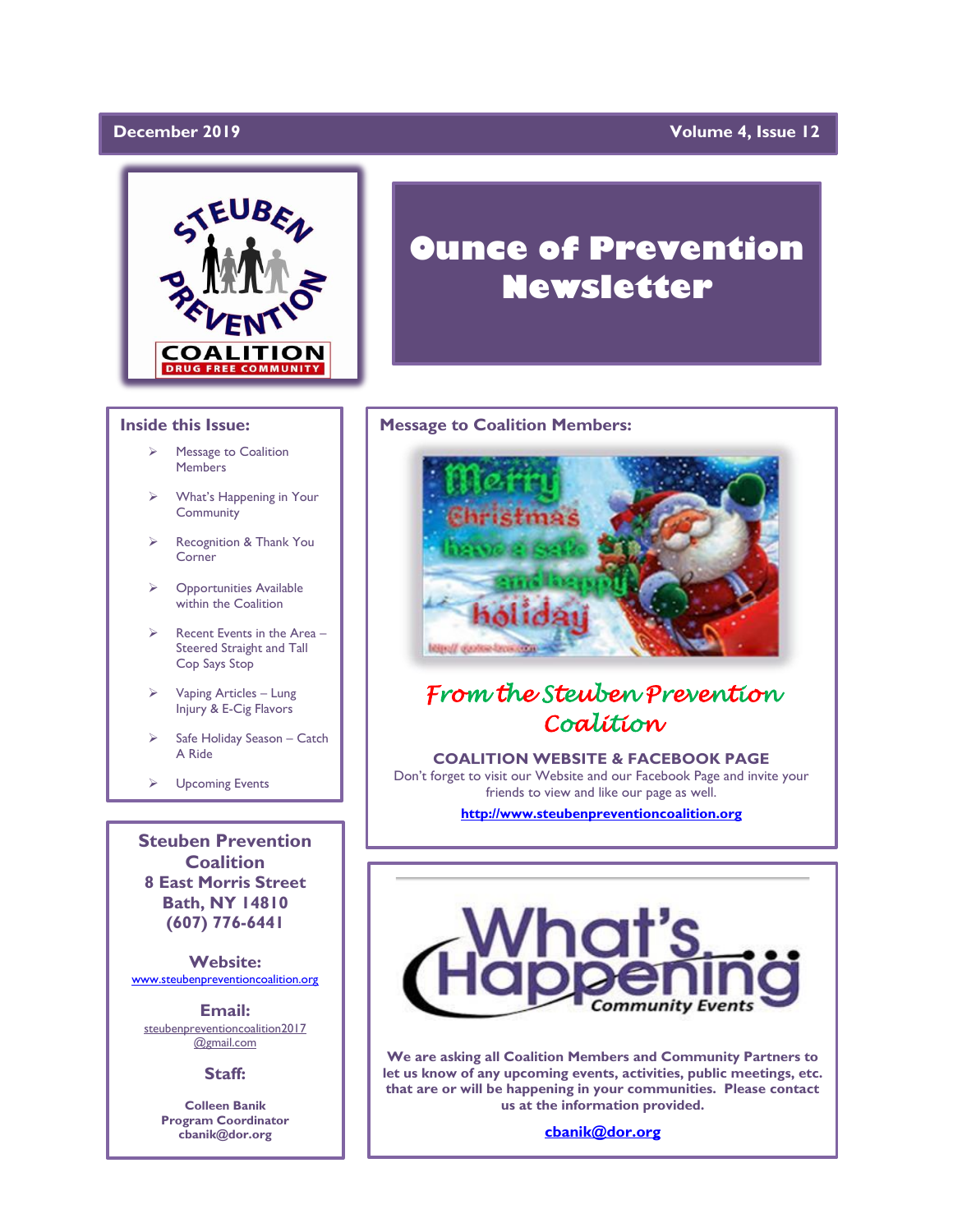# **December 2019 Page 2 Volume 4, Issue 12**



The Steuben Prevention Coalition would like to thank the **Catholic Charities of Steuben's Wellness Committee** for the wonderful and fun Holiday Party held on December 3, 2019. What a great job organizing the food and activities.

Thank you to all of our Coalition members for taking the time to participate in the Coalition Capacity Survey. The results will be reported to you in March of 2020 by Kelli Keck of Epiphany Community Services.



Congratulations and a huge thank you goes out to our recently installed Chairs and Co-Chairs of Committees and Task Forces of the Steuben Prevention Coalition:

Nick Moffe – Marijuana Task Force **Chair** 

Jeannie Wheeler – Marijuana Task Force Co-Chair

> Brandon Beuter – Opioid Committee Chair

Hilda Lando – Opioid Committee Co-Chair





**Opportunities Available**

**The Steuben Prevention Coalition has two openings available for individuals looking to join our team.**

# **Program Assistant Steuben Prevention Coalition - Opioid Committee**

PROGRAM ASSISTANT Substance Free Living/Prevention Bath, NY Part-Time (17-21 hours/week)

PRIMARY FUNCTION: The Program Assistant will be directly responsible for coordinating the daily operations of the Steuben Prevention Coalition Opioid Committee whose purpose is to strengthen collaboration and increase capacity building among communities and reduce substance abuse among youth and adults.

# **Clerical Assistant DFC – Steuben Prevention Coalition**

CLERICAL ASSISTANT Substance Free Living/Prevention Bath, NY Part-Time (17-21 hours a week)

PRIMARY FUNCTION: The clerical assistant will assist the Program Coordinator with daily operations of the Steuben Prevention Coalition whole purpose is to strengthen collaboration and increase capacity building among communities and reduce substance abuse among youth.

For a full job description and/or if you are interested in a position, please contact Jackie Andersen at [jacqueline.andersen@dor.org](mailto:jacqueline.andersen@dor.org) to discuss next steps.

<https://www.catholiccharitiessteuben.org/join-our-team/>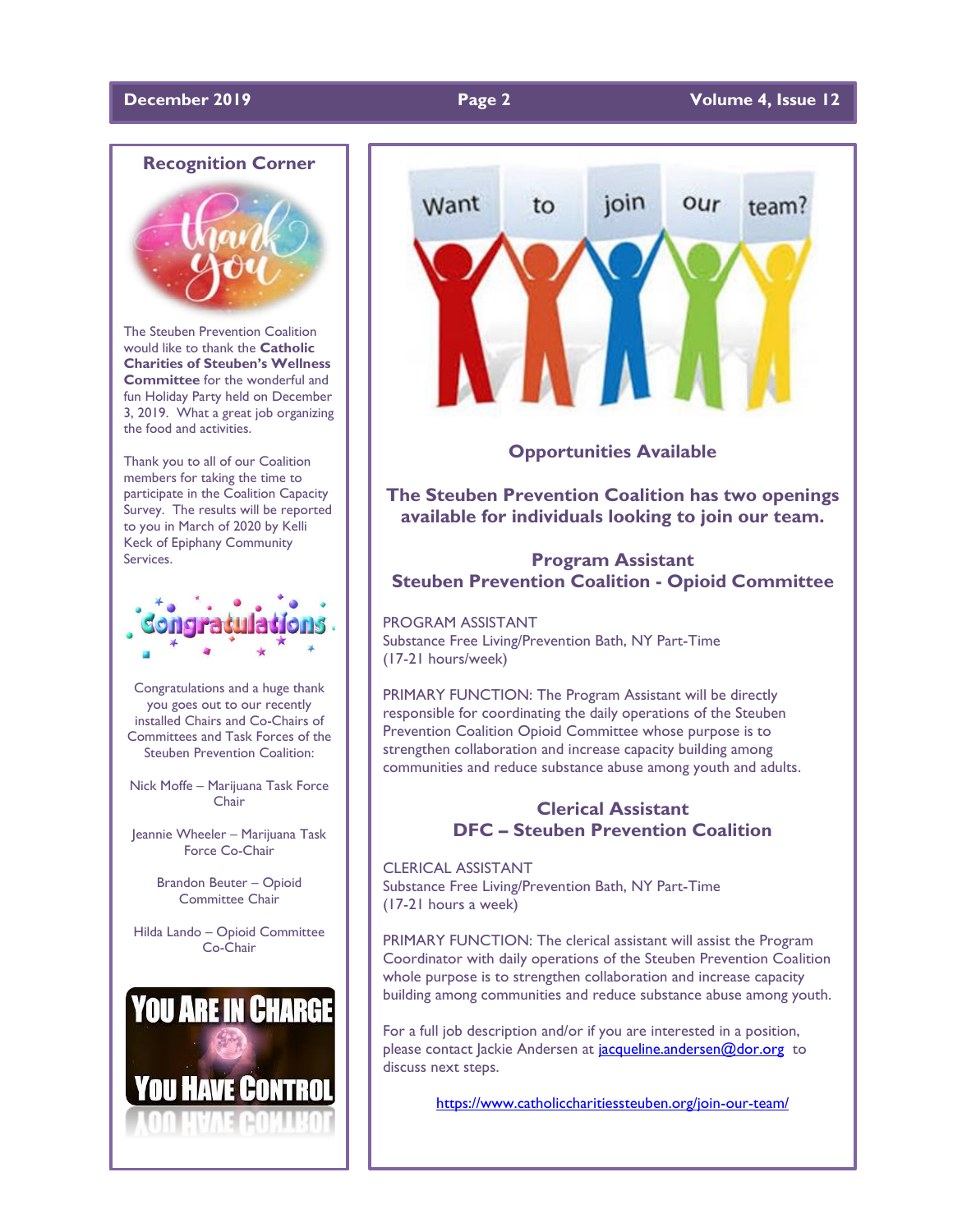# **December 2019 Page 3** Volume 4, Issue 12

# **Recent Events in our Area**

# **Steered Straight: Vaping and Other Teen Drug Trends**

The Steuben Prevention Coalition and many other community organizations recently participated in the presentation by Michael DeLeon, founder of Steered Straight, Inc.

For more information visit the website at [https://www.steeredstraight.org](https://www.steeredstraight.org/)



### **Tall Cop Says Stop Event**

The Steuben Prevention Coalition along with many other agencies including law enforcement, social services, prevention, substance abuse, etc., recently participated in the presentation by Jermaine Galloway founder of Tall Cop Says Stop.

For more information visit the website at [https://www.tallcopsaysstop.com](https://www.tallcopsaysstop.com/)



# **Alaska Becomes the 50th State to Report Vaping-Related Lung Injury**

*Partnership for Drug Free Kids* December 5, 2019

Alaska has become the 50th state to report a case of vaping-related lung injury, according to CNN.

As of November 20, there have been 2,290 cases of vaping-related lung injury linked to vaping, according to the Centers for Disease Control and Prevention (CDC). Until this week, Alaska was the only state with no vaping-related lung injuries reported to the CDC.

Last month, the CDC announced vitamin E acetate is the likely cause of recent vaping-related lung injuries and deaths. Vitamin E acetate was found in the lung fluids of 29 people who became ill after vaping. Vitamin E acetate is sometimes used as an additive on the cannabis black market to increase the amount of THC in vape cartridges.

# **Trump Softens Support for Ban on Sweet, Fruity E-Cigarette Flavors**

President Trump appears to be rethinking his support of a ban on sweet and fruity e-cigarette flavors, The Wall Street Journal reports.

In a meeting last month with vaping industry leaders and public health advocates, Trump said that a ban could lead to people "selling stuff on a street corner that could be horrible. That's the one problem I can't seem to forget. Now instead of having a flavor that's at least safe, they are going to be having a flavor that's poison."

At the meeting, Trump restated his support for raising the minimum age to buy e-cigarettes and other tobacco products from 18 to 21. E-cigarette maker Juul Labs and other tobacco companies also support the increase, the article notes.

For more information on either article go to

[https://drugfree.org/learn/drug-and-alcohol-news/trump-softens-support](https://drugfree.org/learn/drug-and-alcohol-news/trump-softens-support-for-ban-on-sweet-fruity-e-cigarette-flavors/)[for-ban-on-sweet-fruity-e-cigarette-flavors/](https://drugfree.org/learn/drug-and-alcohol-news/trump-softens-support-for-ban-on-sweet-fruity-e-cigarette-flavors/)